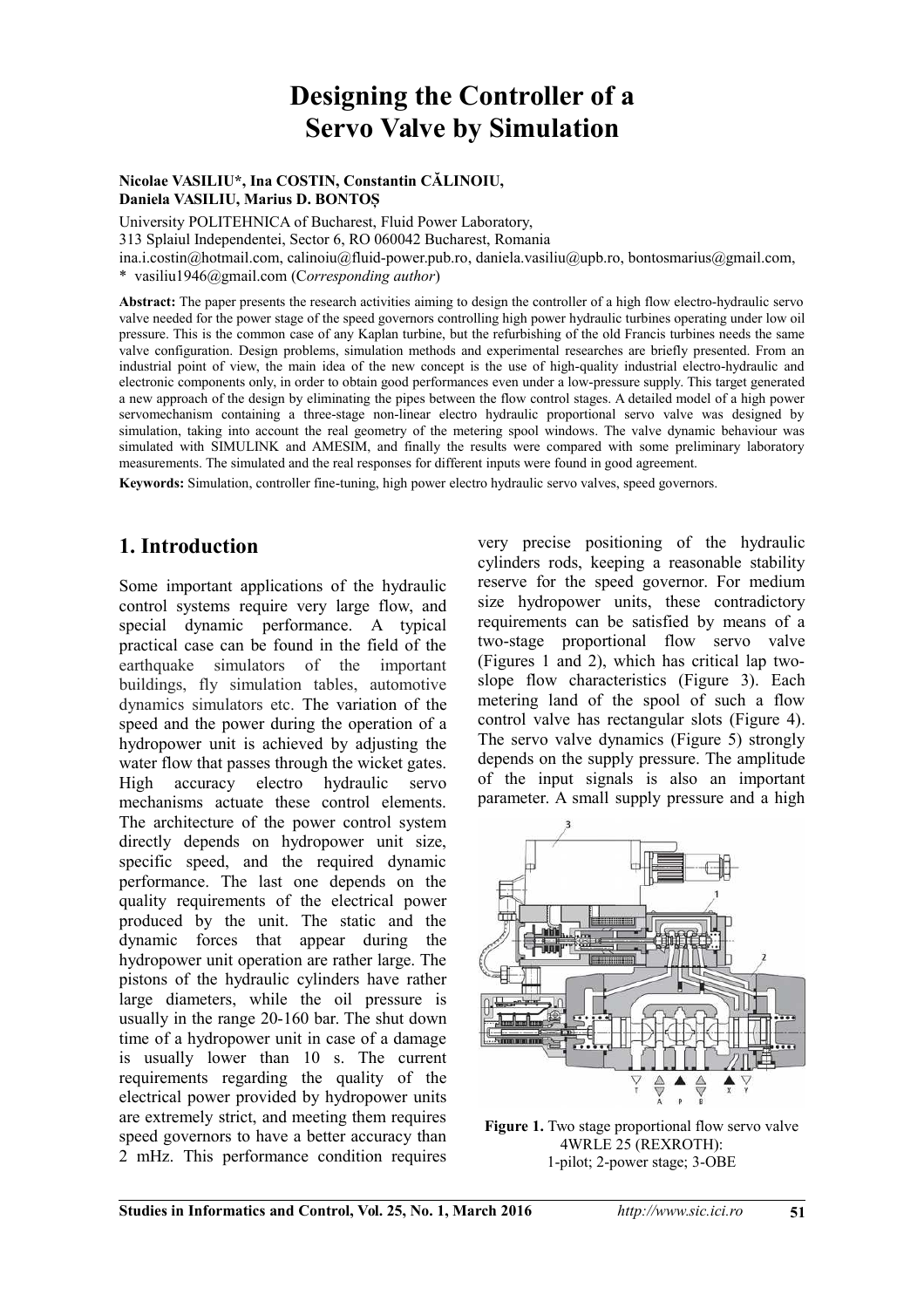

**Figure 2.** Hydraulic diagram of the two stages proportional servo valve



Figure 3. Flow characteristics of the two stage proportional servo valve 4WRLE 35



**Figure 4.** Typical spool with shaped metering windows



**Figure 5.** Typical dynamic performances of 4WRLE 25 proportional servo valves

turbine nominal output lead to a three stages servo valve. For example, the two servomotors acting the wicket gates of the KAPLAN turbines of the IRON GATES I Hydropower Station from Danube River have a diameter of 600 mm, and a stroke of 1,200 mm. The servomotor stroking the runner blades has 3,120 mm diameter and a stroke of 300 mm.

The pressure supply is about 40bar, and the emergency shutdown occurs in about 6 seconds. This performance requires a huge oil flow supplied by two control valves with three stages. The final stage is about 200 mm diameter. In such cases, the designer needs always a proper mathematical model and detailed simulations in order to optimize a complex architecture [1], [2], [3].

#### **2. New Hardware Design**

A proportional servo valve type 4WRLE 25 produced by REXROTH [11] was chosen to control a big diameter power stage. From security reasons, this stage was included in the fail-safe control loop of the governor, by means of a set of disc springs controlled by an external pressure supplied by the emergency shutdown section of the speed governor.

The power stage has a complex structure, which offers four flow control ways with a special design of the spool lands shown on Figure 4. Using a 100 mm spool diameter, the valve typical flow overcomes 7800 l/min under a very small pressure drop (5 bar on a metering edge). The flow of the hydraulic cylinders is normally controlled by the REXROTH servo valve. A sealed position transducer is measuring continuously the spool position, turning the whole assembly into a proportional device included in the position control loop of the wicket gates.

This new combination eliminates the pipes between the control stage and the power stage from the classical design. Such a way, the dynamic performances for the speed control are still very good, in spite of the very low supply pressure of the governor. An emergency signal generated by the speed governor creates in the third stage a wide connection needed to shut down the turbine in a few seconds.

However, an emergency directional flow valve is usually maintained in the hydraulic diagram of the speed governor, in parallel with the three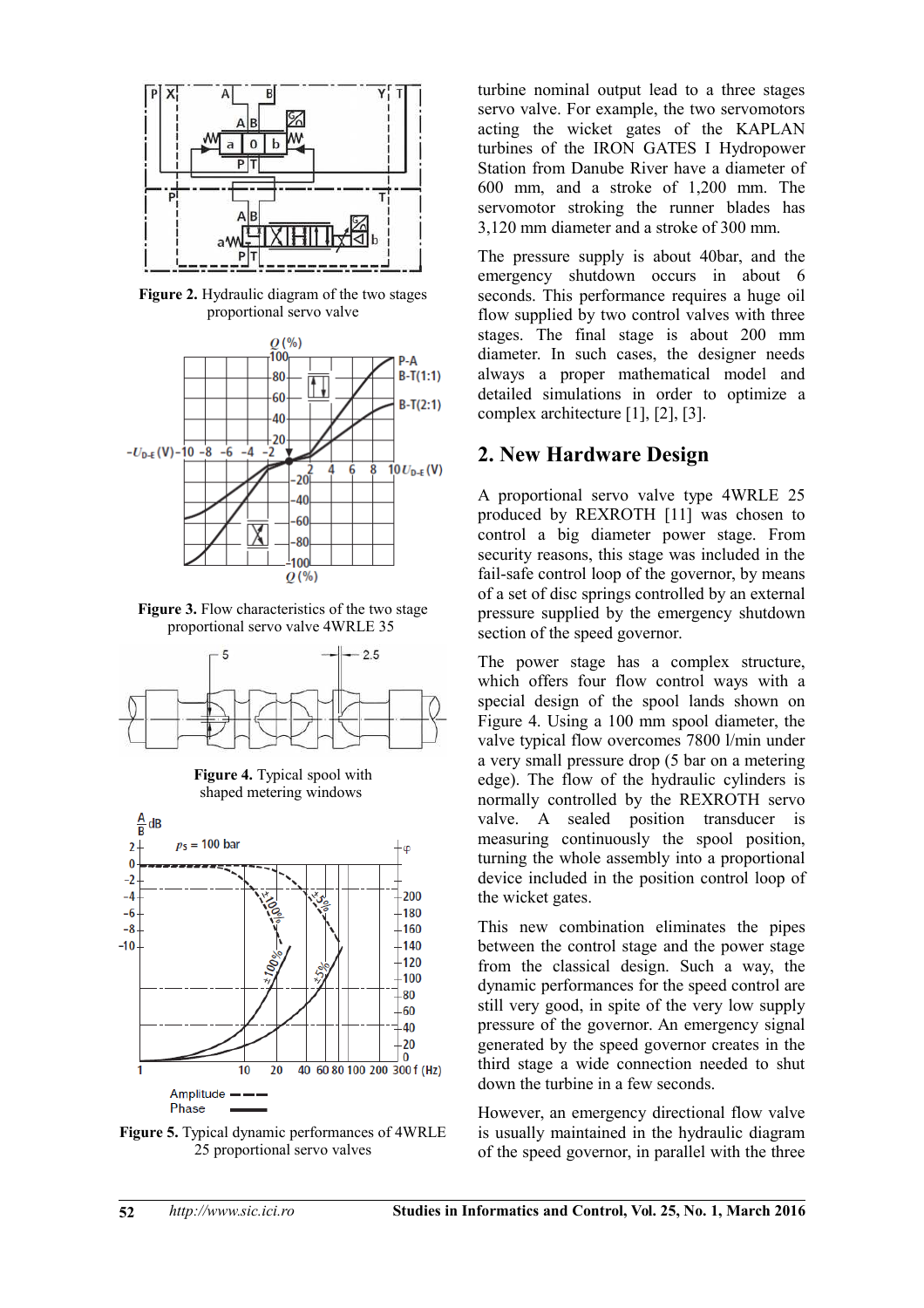stages servo valve, connected to the hydraulic servomotors. One end of the spool is always connected to the control oil supply system, and the other end can be quickly connected to the tank by a big cartridge valve controlled by a small two ways directional flow valve.

### **3. New Controller Design**

The main problem raised by the use of an additional power stage is the stability of the whole valve. The previous research and studies carried out on the same problem by MTS System Corporation in the field of seismic platforms [5] revealed the need of a feed foreword lead term in the basic PI controller (Figure 6).



**Figure 6.** The MTS controller structure for four stages electro-hydraulic servo valve

The derivative component of the controller, with the input for the actuated seismic simulator table, offers good dynamic performance.

The only restriction of this servo valve is the very high level of the oil filtering system, because the first stage is a nozzle-flapper one. The recommended filtration level is about 3 microns absolute for the first stage, and about 10 microns absolute for the second stage (MTS 100-241-355 Specification).

In the case of a hydropower unit, the oil cleanness cannot be maintained at the above level. From this reason, the pilot stage of the new servo valve was chosen from the new family of the proportional high-speed servo valves, which uses one or a double solenoid for stroking a very light four way critical lap cylindrical spool.

All the attempts to change the available free design parameters of the third stage of the valve in order to avoid a strong instability pointed out the need of a filter 2/2 on the spool position error. This is the same situation encountered in the synthesis of some fly control system of the big missile like Arianne [4]. It comes from the very small dumping factor of the third stage. A typical response to a step input of the filter is presented in Figure 7.



**Figure 7.** Step input response of the digital filter used on the error path

#### **4. Numerical Validation of the New Design**

AMESIM software [6], [7], [8] produced by LMS Company, a member of SIEMENS Group, was selected as a current simulation tool [9]. This complex software offers numerous advantages: rich library of hydraulic symbols and components, which allows the authors to use existing, proven models for wellknown components (valves, cylinders); ability to simulate different part of the system at different levels of complexity, which allows the authors to model different parts of the system at different levels of detail, as required.

AMESIM models are fully compatible with LabVIEW for real time and Hardware-in-the-Loop simulations, can be imported in LabVIEW and connected to a real-time or HIL simulation system.

The power stage of the flow valve, which has the greatest influence on the dynamic behaviour of the system, was modelled in deep detail [10] at the physical process level, using the Hydraulic Component library of AMESIM in order to obtain access to all the internal variables.

The pilot stage, the cylinders, the pressure source etc. have been modelled at a more concise level, using predesigned blocks from the AMESIM Hydraulic and Mechanical libraries. Ultimately, the filter needed to improve the valve stability has been modelled by a transfer function, because the internal variables are not particularly important for the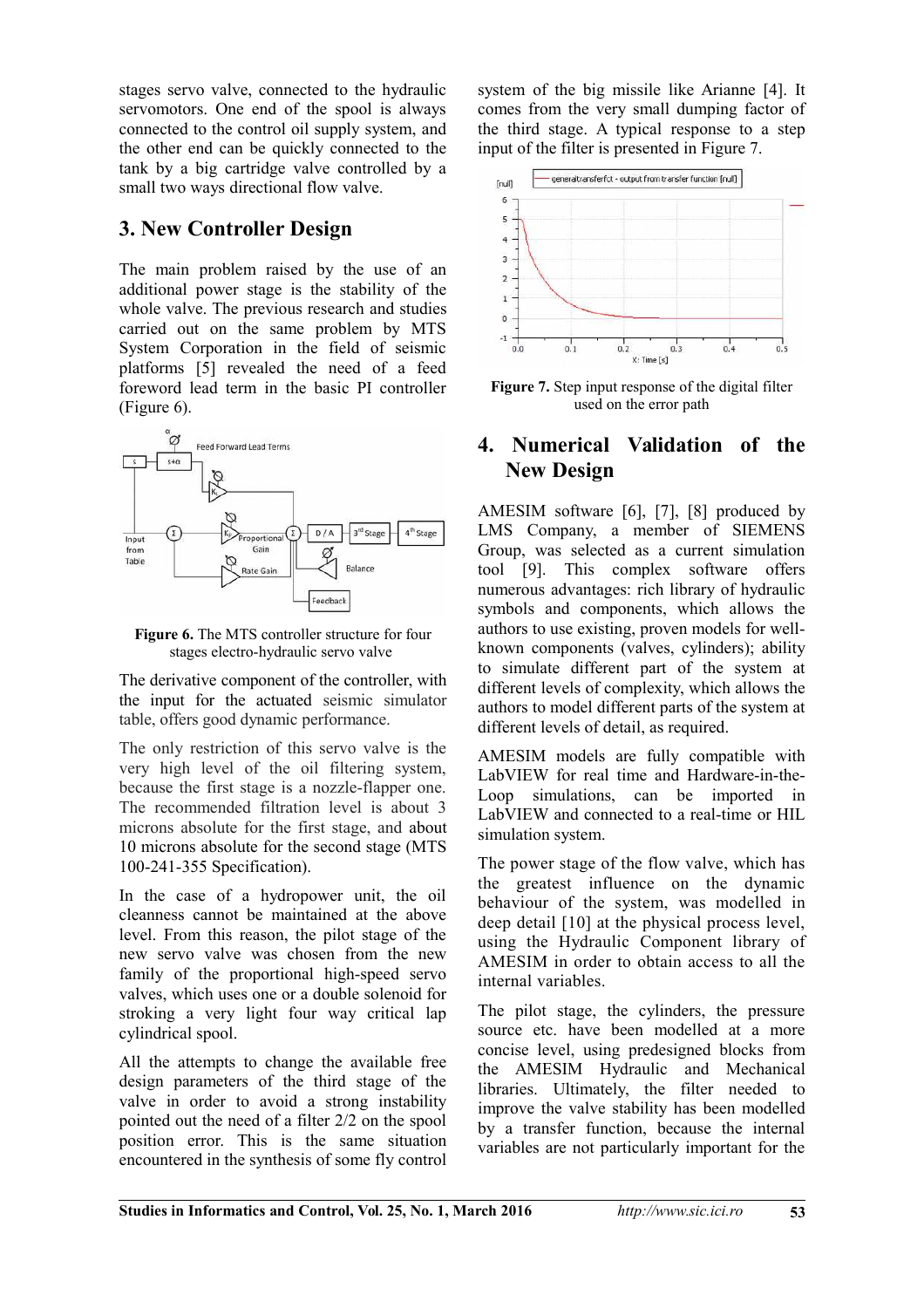current simulation. The simplest AMESIM model developed by the authors for the three stages servo valve can be seen in Figure 8.

Many types of simulation have been performed using this model. First, the authors have simulated a step input signal in order to find the dynamics of each stage of the valve. The evolution of the main parameters of the system for the first simulation run are presented in Figures 9 - 14.



**Figure 9.** The flow rate of pilot the stage



**Figure 8.** AMESIM simulation network for the three stages servo valve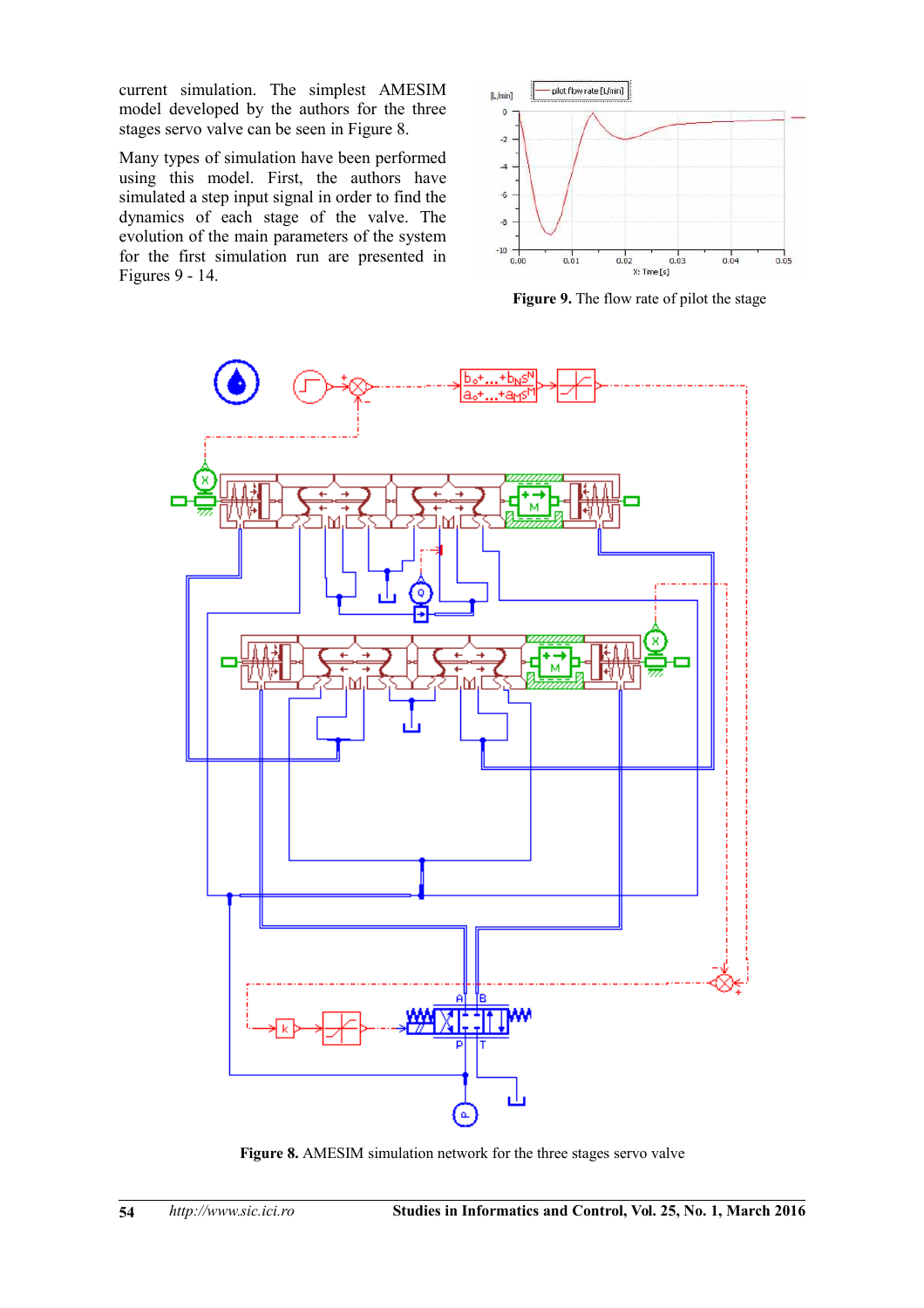

Figure 10. The first stage spool evolution







Figure 12. The second stage flow evolution



Figure 13. The servo valve flow evolution



Figure 14. The power stage spool evolution

Second, the authors have simulated a slow linear input signal (Figure 15) in order to find the steadystate characteristics of the valve. The evolution of the main parameters of the system for a typical simulation are presented in Figures 16 - 21.



**Figure 15.** Input voltage applied for finding the steady-state characteristics



**Figure 16.** The third stage spool displacement evolution



**Figure 17.** The steady state servo valve characteristics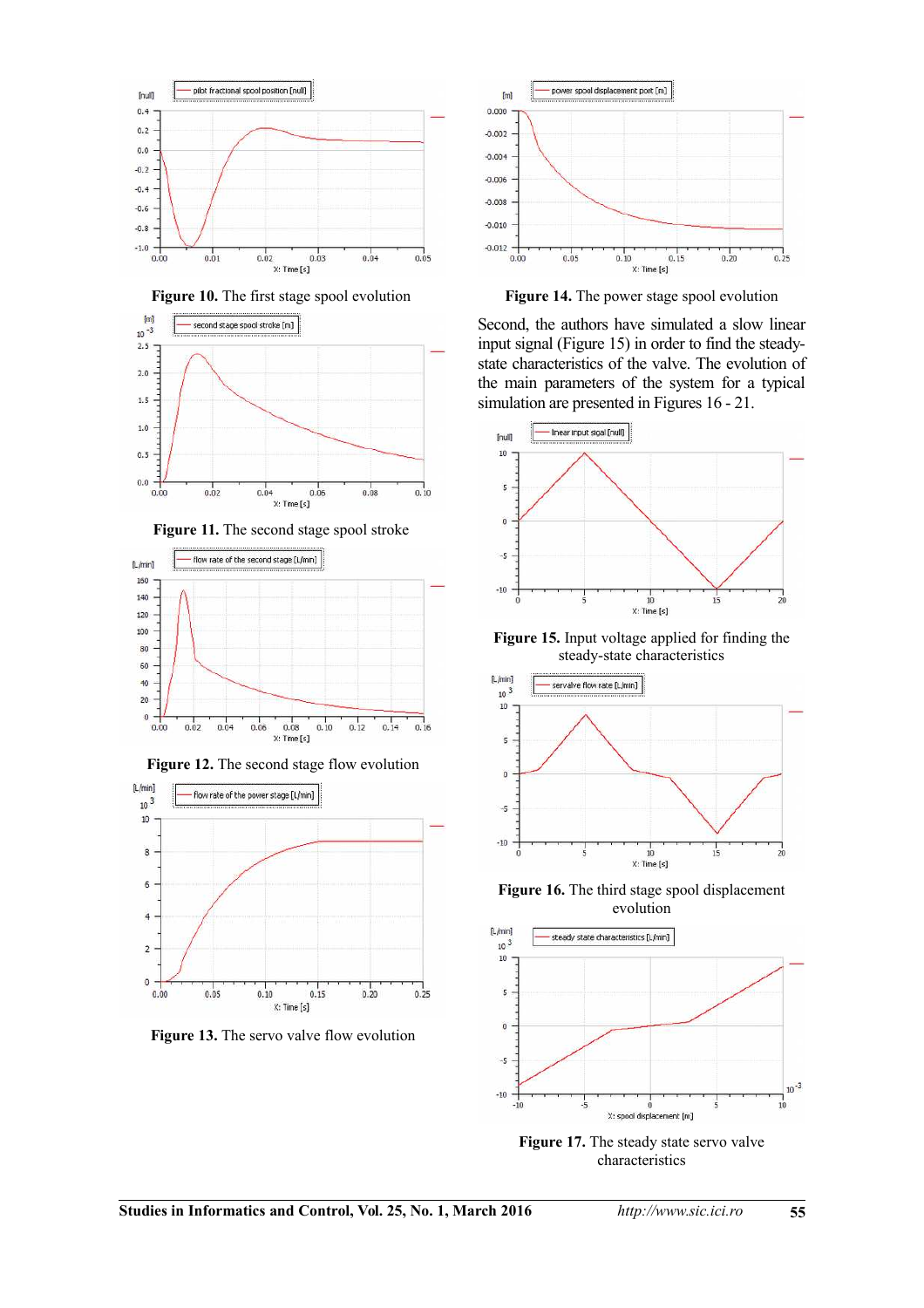

**Figure 18.** The servo valve flow for a sine input

The numerical simulation show a good dynamic behaviour of the servo valve for different kind of inputs.



**Figure 19.** The pilot spool fractional displacement at the beginning of a sine input



**Figure 20.** The second stage spool displacement at the beginning of a sine input



**Figure 21.** The third stage spool displacement at the beginning of a sine input

The most important quality of this kind of electro-hydraulic converter is the specific behaviour in the null region, and outside this region.

The small slope of the flow curve for small frequency deviations always occurring during the turbine start is very useful for a very quick start of the hydropower unit.

The big slopes allow a quick shutdown ordered by the speed governor or by the overall power station control unit.

#### **4. Experimental Validation**

The experimental validation of the new design was performed in the fluid power laboratory of the University POLITEHNICA of Bucharest Different types of analogue and digital servo valves were tested in the frame of a servomechanism with strong hydraulic load in order to prepare this subsystem for building a fair model for the whole servo valve assembly.

The results obtained in the previous chapter by numerical simulation have been compared with the experimental data collected by the authors while working on a similar speed governor for the hydropower units of Râmnicu-Vâlcea hydropower plant [1].

Taking into account the high speed response of the REXROTH servo valves [11], used as a preliminary stage in the new three stages design, the dynamic behaviour of the two new governor type is nearly the same.

The only difference comes from the very low pressure supply used for controlling the hydraulic turbine speed with the new three stages servo valve. The speed governors dedicated to entirely new Kaplan turbines are sized for 60 bar, in order to reduce the size of the hydraulic cylinders, and to improve the control system performance.

The authors studied also the level of the safety function of the pilot stage of the new servo valve using a new test bench designed for this purpose (Figure 22). Redundancy problems were solved in order to find the best structure of the controllers, and the architecture of the supervisor controller.

The frequency response of the new type of servo valve was found directly from the AMESIM model, using a special facility of the language (Figure 23).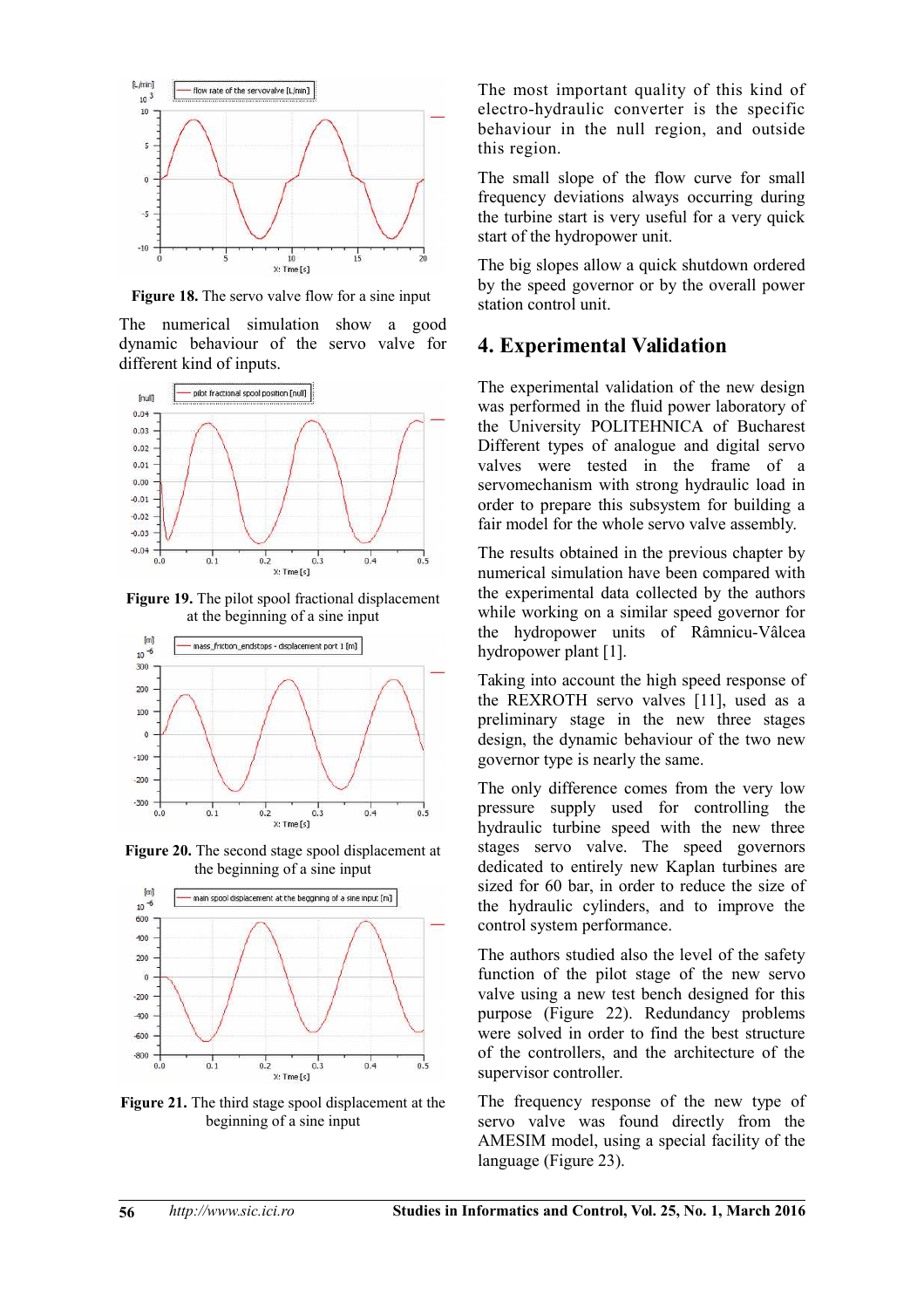

**Figure 22.** Dynamic test bench for pilot stages

The phase diagram (Figure 24) shows a poor dynamics of the servo valve, due to the very low supply pressure, and the very small slope of the steady state characteristics around the null region. At the same time, the overall behaviour is well suited for the speed control of large hydropower units during start-up.



**Figure 24.** The phase diagram of the servo valve for a small input signal (10%)



**Figure 23.** AMESIM model for frequency response computation